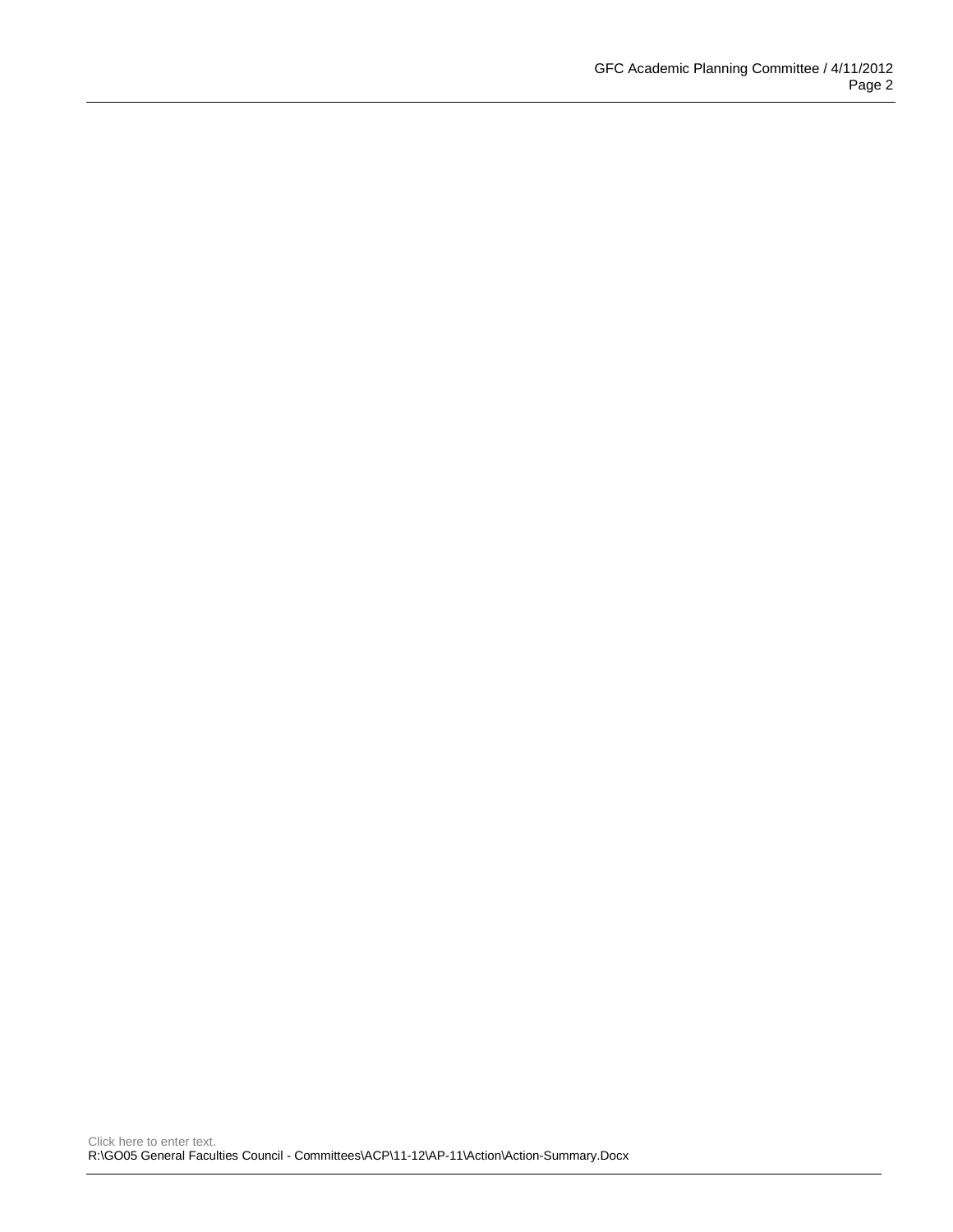<span id="page-2-0"></span>

#### **OUTLINE OF ISSUE**

#### Agenda Title: **Augustana Faculty's Proposed Termination of Augustana University College (AUC) Three-Year Bachelor of Arts (BA) (General) and Bachelor of Science (BSc) (General) Degrees**

**Motion**: THAT the GFC Academic Planning Committee recommend to General Faculties Council the proposal submitted by Augustana Faculty for the termination of the existing three-year Augustana University College (AUC) Bachelor of Arts (General) and Bachelor of Science (General) degrees, as set forth in Attachment 1, to take effect upon final approval.

#### **Item**

| <b>Action Requested</b> | $\Box$ Approval $\boxtimes$ Recommendation $\Box$ Discussion/Advice $\Box$ Information                                                                                        |
|-------------------------|-------------------------------------------------------------------------------------------------------------------------------------------------------------------------------|
| Proposed by             | Allen Berger, Dean, Augustana Faculty                                                                                                                                         |
| <b>Presenters</b>       | Harry Prest, Associate Dean (Academic Programs), Augustana Faculty                                                                                                            |
| Subject                 | To consider the proposed termination of the existing three-year<br>Augustana University College (AUC) Bachelor of Arts (General) and<br>Bachelor of Science (General) degrees |

#### **Details**

| Responsibility                                  | Provost and Vice-President (Academic)                                                                                                                                                                                                                                                                                                                                                                                                                                                                                                                                                                                                                                                                                                               |
|-------------------------------------------------|-----------------------------------------------------------------------------------------------------------------------------------------------------------------------------------------------------------------------------------------------------------------------------------------------------------------------------------------------------------------------------------------------------------------------------------------------------------------------------------------------------------------------------------------------------------------------------------------------------------------------------------------------------------------------------------------------------------------------------------------------------|
| The Purpose of the Proposal is                  | To terminate the existing three-year Augustana University College (AUC)                                                                                                                                                                                                                                                                                                                                                                                                                                                                                                                                                                                                                                                                             |
| (please be specific)                            | Bachelor of Arts (General) and Bachelor of Science (General) degrees.                                                                                                                                                                                                                                                                                                                                                                                                                                                                                                                                                                                                                                                                               |
| The Impact of the Proposal is                   | None. As part of the official merger agreement between the University of<br>Alberta (UofA) and Augustana University College (AUC), dated July 1,<br>2004, all baccalaureate degree programs offered by AUC that were not<br>approved by GFC would be phased out over a period of seven years<br>from the effective date of the agreement. The two degrees noted here<br>were the only two programs that came under these criteria. As such,<br>these programs were maintained for the possibility of student completion<br>until June 30, 2011. Effectively, this meant that any student desiring to<br>obtain one of these degrees was required to graduate no later than the<br>Fall, 2011, UofA Convocation ceremonies. Current enrollment is 0. |
| Replaces/Revises (eg, policies,<br>resolutions) | Termination of existing academic programs.                                                                                                                                                                                                                                                                                                                                                                                                                                                                                                                                                                                                                                                                                                          |
| <b>Timeline/Implementation Date</b>             | To take effect upon final approval.                                                                                                                                                                                                                                                                                                                                                                                                                                                                                                                                                                                                                                                                                                                 |
| <b>Estimated Cost</b>                           | N/A                                                                                                                                                                                                                                                                                                                                                                                                                                                                                                                                                                                                                                                                                                                                                 |
| Sources of Funding                              | N/A                                                                                                                                                                                                                                                                                                                                                                                                                                                                                                                                                                                                                                                                                                                                                 |
| <b>Notes</b>                                    | The deletion of the remaining references to these degrees in the UofA                                                                                                                                                                                                                                                                                                                                                                                                                                                                                                                                                                                                                                                                               |
|                                                 | Calendar are set out in the draft University Calendar copy associated                                                                                                                                                                                                                                                                                                                                                                                                                                                                                                                                                                                                                                                                               |
|                                                 | with this proposal to terminate the above-noted program of study-this                                                                                                                                                                                                                                                                                                                                                                                                                                                                                                                                                                                                                                                                               |
|                                                 | information is described in Appendix 2 to the (attached) proposal.                                                                                                                                                                                                                                                                                                                                                                                                                                                                                                                                                                                                                                                                                  |

#### **Alignment/Compliance**

| Alignment with Guiding        | Dare to Discover, Dare to Deliver                                       |
|-------------------------------|-------------------------------------------------------------------------|
| <b>Documents</b>              |                                                                         |
| Compliance with Legislation,  | 1. Post-Secondary Learning Act (PSLA): The PSLA gives General           |
| Policy and/or Procedure       | Faculties Council (GFC) responsibility, subject to the authority of the |
| Relevant to the Proposal      | Board of Governors, over "academic affairs" (Section 26(1)).            |
| (please quote legislation and |                                                                         |
| include identifying section   | 2. GFC Academic Standing Committee Subcommittee on Standards            |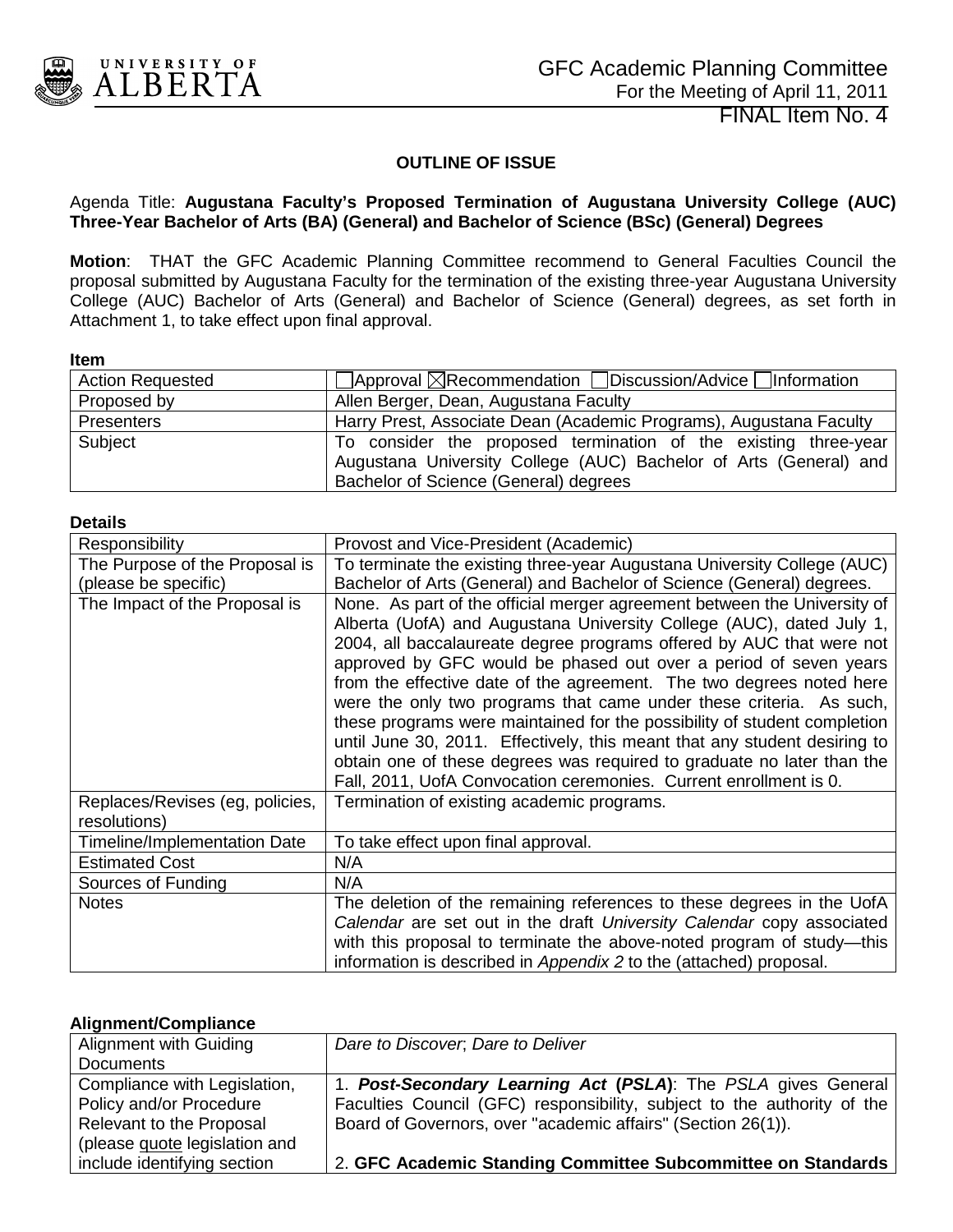

| numbers) | (SOS) Terms of Reference: According to GFC ASC SOS's Terms of<br>Reference (Mandate/Section 3), the Committee is "[t] o review and make<br>recommendations to the GFC Academic Standards Committee (ASC)<br>with respect to a number of issues which affect all students at the<br>University of Alberta. These include, but are not limited to:<br>a. examination policy<br>b. academic definitions<br>c. academic standing regulations<br>d. admission/transfer requirements."                                                                                                                                                                                                                                               |
|----------|--------------------------------------------------------------------------------------------------------------------------------------------------------------------------------------------------------------------------------------------------------------------------------------------------------------------------------------------------------------------------------------------------------------------------------------------------------------------------------------------------------------------------------------------------------------------------------------------------------------------------------------------------------------------------------------------------------------------------------|
|          | 3. GFC Academic Planning Committee (APC) Terms of Reference:<br>According to GFC APC's Terms of Reference (Section 3.8.b), the<br>Committee is "[t]o recommend to GFC on the termination of academic<br>programs at the University of Alberta or those administered in<br>cooperation with other post-secondary institutions."                                                                                                                                                                                                                                                                                                                                                                                                 |
|          | 4. Board Learning and Discovery Committee (BLDC) Terms of<br>Reference:                                                                                                                                                                                                                                                                                                                                                                                                                                                                                                                                                                                                                                                        |
|          | "3. MANDATE OF THE COMMITTEE                                                                                                                                                                                                                                                                                                                                                                                                                                                                                                                                                                                                                                                                                                   |
|          | Except as provided in paragraph 4 hereof and in the Board's General<br>Committee Terms of Reference, the Committee shall, in accordance<br>with the Committee's responsibilities with powers granted under the<br>Post-Secondary Learning Act, monitor, evaluate, advise and make<br>decisions on behalf of the Board with respect to matters concerning<br>the teaching and research affairs of the University, including<br>proposals coming from the administration and from General<br>Faculties Council (the "GFC"), and shall consider future educational<br>expectations and challenges to be faced by the University. The<br>Committee shall also include any other matter delegated to the<br>Committee by the Board. |
|          | []                                                                                                                                                                                                                                                                                                                                                                                                                                                                                                                                                                                                                                                                                                                             |
|          | The Committee shall review, evaluate, and provide information and<br>recommendations to the Board where the Board is making decisions<br>in areas generally related to areas of responsibility of the Committee.                                                                                                                                                                                                                                                                                                                                                                                                                                                                                                               |
|          | 4. LIMITATIONS ON DELEGATION BY THE BOARD                                                                                                                                                                                                                                                                                                                                                                                                                                                                                                                                                                                                                                                                                      |
|          | This general delegation of authority by the Board to the Committee<br>shall be limited as set out in this paragraph. Notwithstanding the<br>general delegation of authority to the Committee as set out in<br>paragraph 3, the Board shall make all decisions with respect to:<br>[]<br>b. program approvals involving the creation or abolition of a degree                                                                                                                                                                                                                                                                                                                                                                   |
|          | program (but not specializations of an existing degree).                                                                                                                                                                                                                                                                                                                                                                                                                                                                                                                                                                                                                                                                       |

#### **Routing** (Include meeting dates)

| Consultative Route_        | Vice-Provost (Academic Programs and Instruction);                          |
|----------------------------|----------------------------------------------------------------------------|
| (parties who have seen the | ' Portfolio Initiatives Manager, Office of the Provost and Vice-President, |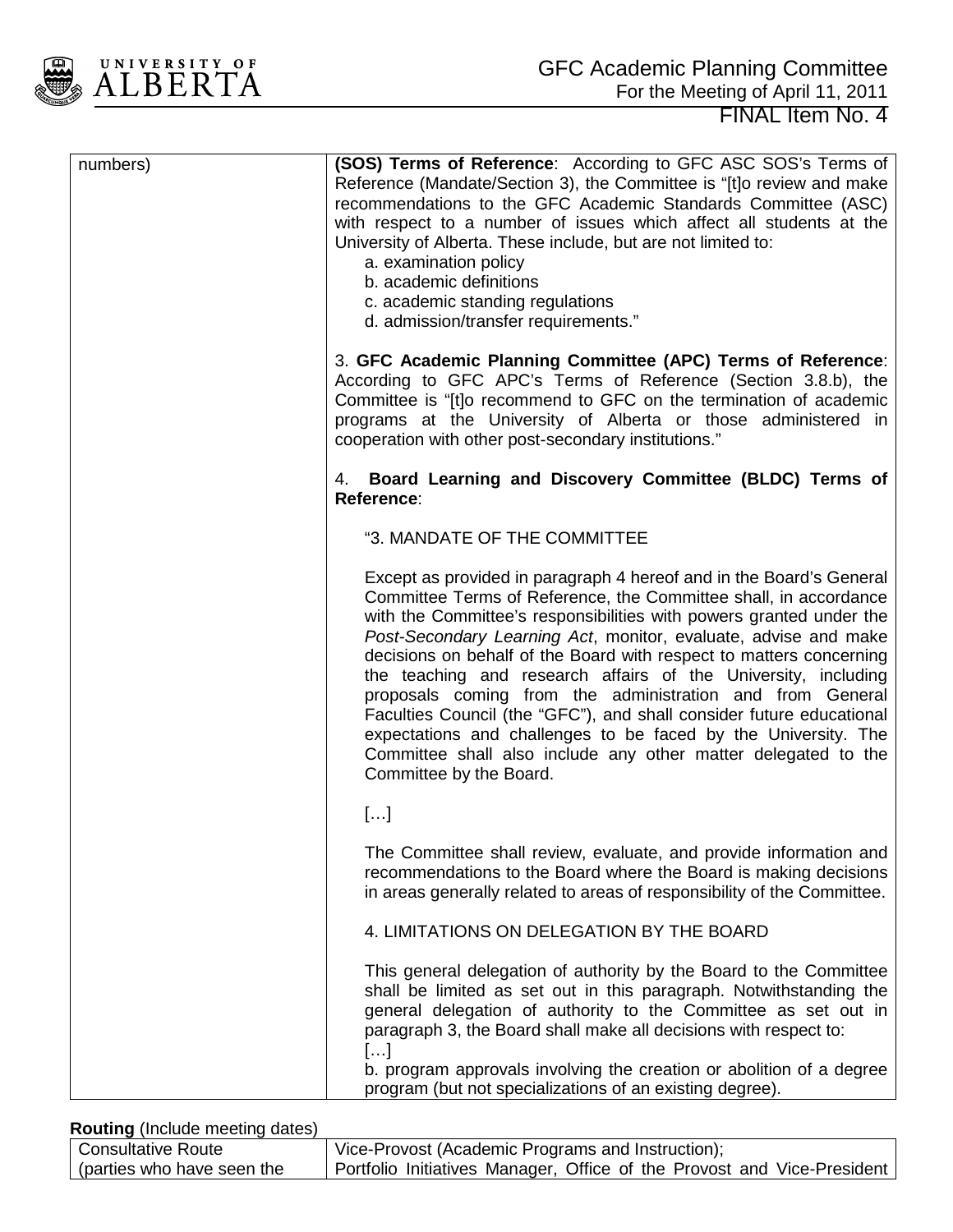

| proposal and in what capacity)                           | (Academic);<br>ASC Subcommittee on Standards (SOS) (April 3, 2012) – for discussion |
|----------------------------------------------------------|-------------------------------------------------------------------------------------|
| Approval Route (Governance)<br>(including meeting dates) | Augustana Faculty Academic Council and Executive Councils - for<br>recommendation;  |
|                                                          | Augustana Faculty Council (April 2, 2011) – for recommendation;                     |
|                                                          | GFC Academic Planning Committee (April 11, 2012) - for<br>recommendation;           |
|                                                          | General Faculties Council (May 28, 2012) – for recommendation;                      |
|                                                          | Board Learning and Discovery Committee (June 1, 2012) - for<br>recommendation;      |
|                                                          | Board of Governors (June 15, 2012) – for final approval                             |
| <b>Final Approver</b>                                    | <b>Board of Governors</b>                                                           |

Attachments:

1. Attachment 1 (pages 1 – 4): Proposal for the Termination of the Three-Year Augustana University College Bachelor of Arts (General) and Bachelor of Science (General) Degrees

Note: A letter of support from the Dean of Augustana Faculty will be provided prior to the GFC APC meeting of April 11, 2012.

*Prepared by:* Jonathan Hawkins, Assistant Registrar, Augustana Campus [\(jh12@ualberta.ca\)](mailto:jh12@ualberta.ca)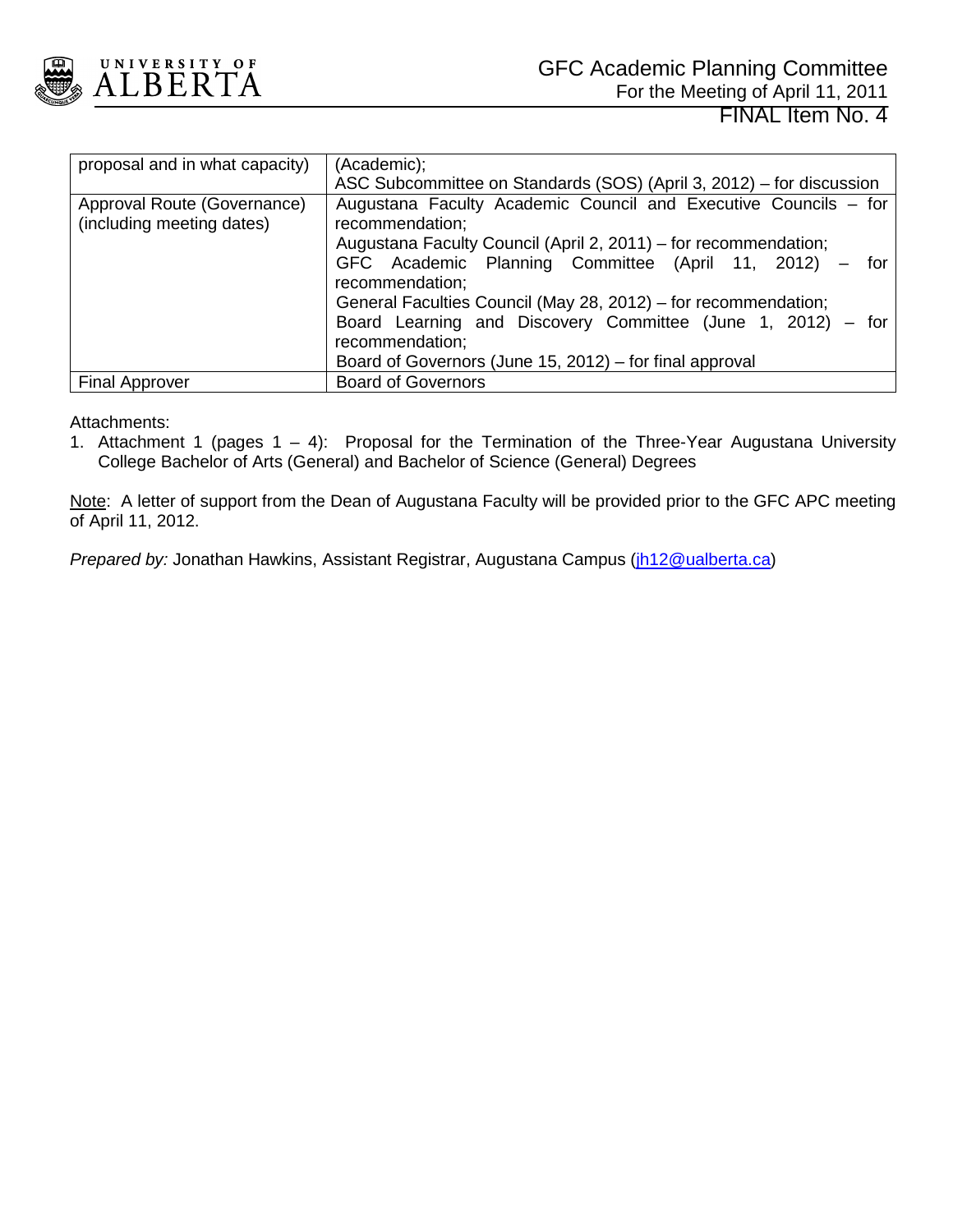

## **Program Approval Template A**

Program changes are essential to program viability and maintenance of program quality and service to both the student and society. They flow from institutional vigilance and continued review of the needs of society and students. They are also carefully monitored for quality through established institutional processes (see *Quality Assurance at Alberta's Universities*).

This template is a common form that will be used for central vetting and approval at Alberta's public universities, and then submitted to Alberta Advanced Education for approval, in some cases after consultation with the Campus Alberta Quality Council (CAQC). Both reserve the right to ask for further information or clarification. (Note that individual universities have been permitted to develop their own version of the Template, which may list additional questions after the set of common ones.).

This Template applies to

- $\Box$  Program requirement FLE (full-load equivalents) and load weight changes above 5%
- Major/specialization title changes (eg, History to Historical Studies)
- Minor degree title changes (eg, BSc Nutrition to BSc Nutritional Science)
- $\square$  Short-term suspensions (note: add an enrolment projection table)<br>**X** Terminations (note: add an enrolment projection table)
- **Terminations** (note: add an enrolment projection table)
- □ For-credit certificate and diploma changes

#### **Basic Information**

- 1. Title of the program: **Augustana University College (AUC) Bachelor of Arts (General) and Bachelor of Science (General) degrees.**
- 2. Proposed start date: **NA**
- 3. Length of the program (years): **3 years**
- **4.** University and academic unit: **University of Alberta, Augustana Faculty (maintaining two AUC programs as mandated by the 2004 merger agreement between the University of Alberta (UofA) and AUC).**
- 5. Collaborating partners at other institutions: **NA**
- 6. Contact person, with telephone number and e-mail address: **Harry Prest, Associate Dean Academic Programs, Augustana Faculty. (780) 679-1520, harry.prest@ualberta.ca.**
- 7. Completed/proposed approval path: **Augustana Faculty Academic Council, Executive Council, and Faculty Council (anticipated April 2, 2012).**
- 8. Attach proposed program and course University Calendar changes and other supporting documentation. **Deletion of current section 54.8 from UofA Calendar (see attached Appendix 2).**

#### **Program Impact and Rationale**

- **9.** Describe the nature of the change. **Termination of the AUC 3-year BA and BSc degree programs.**
- 10. What is the rationale for the proposed change? **As part of the official merger agreement between UofA and AUC, dated July 1, 2004, all baccalaureate degree programs offered by AUC that were not approved by GFC would be phased out over a period of seven years from the effective date of the agreement. The two degrees noted here were the only two programs that came under these criteria. As such, these programs were maintained for the possibility of student completion until June 30, 2011. Effectively, this meant that any student desiring to obtain one of these degrees was required to graduate no later than the Fall, 2011, UofA Convocation ceremonies.**
- **11.** Provide the expected enrolment (or other) impact on the academic unit(s) offering the program and other affected units if applicable. Include current enrolment. **Current enrolment is 0. Enrolment over the last few years has been small, as a handful of students attempted to complete the program by the June 30, 2011 deadline (see attached Appendix 1).**
- 12. Do you anticipate an enrolment (or other) impact on programs at other institutions or regulatory bodies? Describe any consultations that have occurred with other institutions and professional organizations. **NA**
- 13. Are there any resource implications (budget, information technology (IT), library (Library Impact Statement), laboratory, space, student services, administrative services (eg, Registrar's Office), as applicable) for the proposed change? If so, please provide detail and evidence of consultation with affected unit(s) and/or appropriate University officers/committees. **No**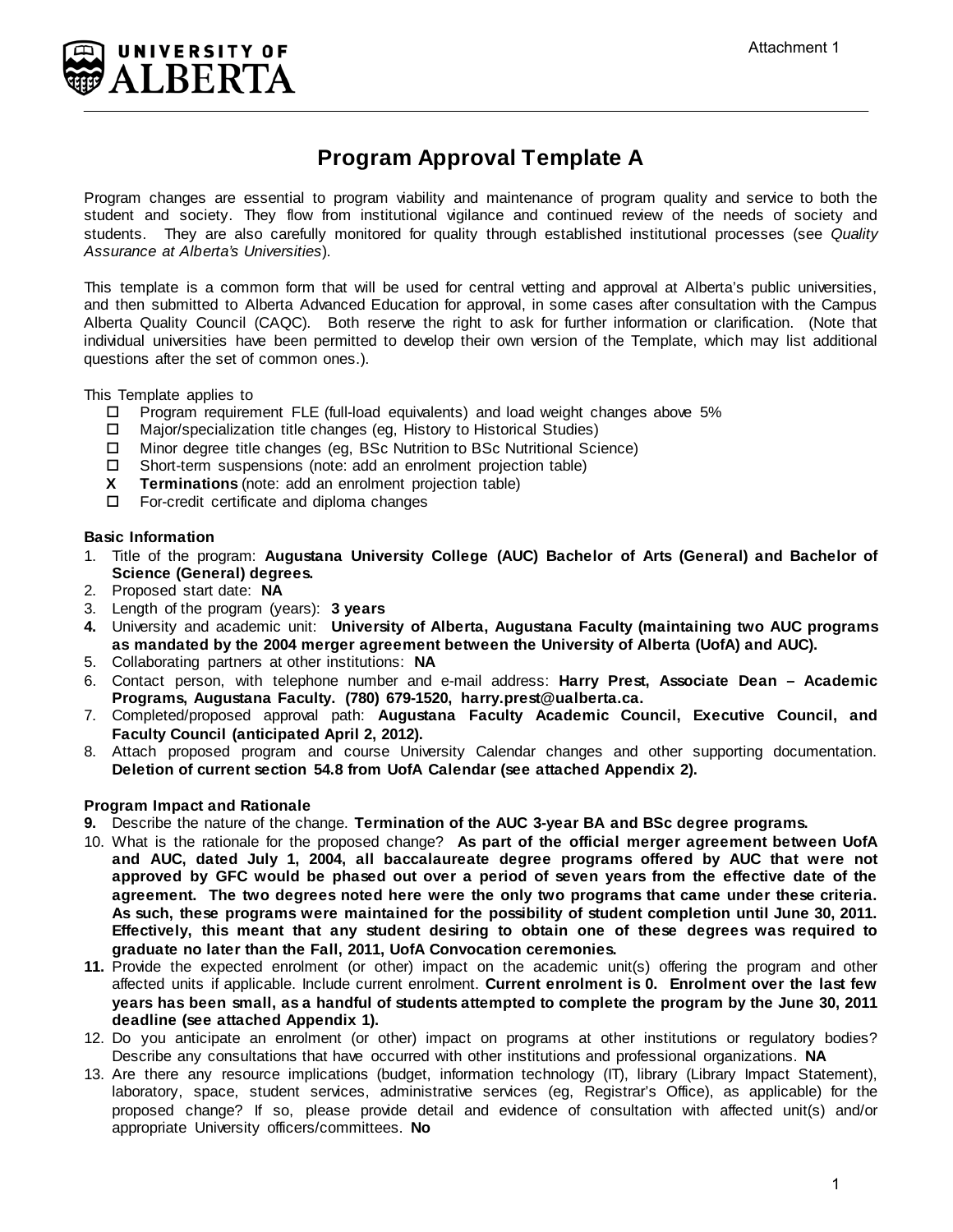## **Appendix 1 – Sample Enrolment Table**

| <b>Proposed Enrolment</b>                   | 2007-08 | 2008-09 | 2009-10 | 2010-11 | Annual<br>Ongoing |
|---------------------------------------------|---------|---------|---------|---------|-------------------|
| • Total Full-Time head count                | 24      | 5       |         |         |                   |
| • BA (General)                              | 17      |         |         |         |                   |
| • BSc (General)                             |         |         |         |         |                   |
| . Total Part-Time head count                |         |         |         | 6       |                   |
| • BA (General)                              |         |         |         |         |                   |
| • BSc (General)                             |         |         |         |         |                   |
| • Total enrolled head count                 | 33      | 12      | 10      |         |                   |
| • Anticipated Number of<br><b>Graduates</b> | 17      |         |         | $10*$   |                   |

\*:Of the remaining students registered in 3 year degree programs in 2010-2011, all 8 enrolled in courses at UofA successfully completed their programs, and 2 other students completed their programs by meeting degree requirements with credits transferred in from other institutions.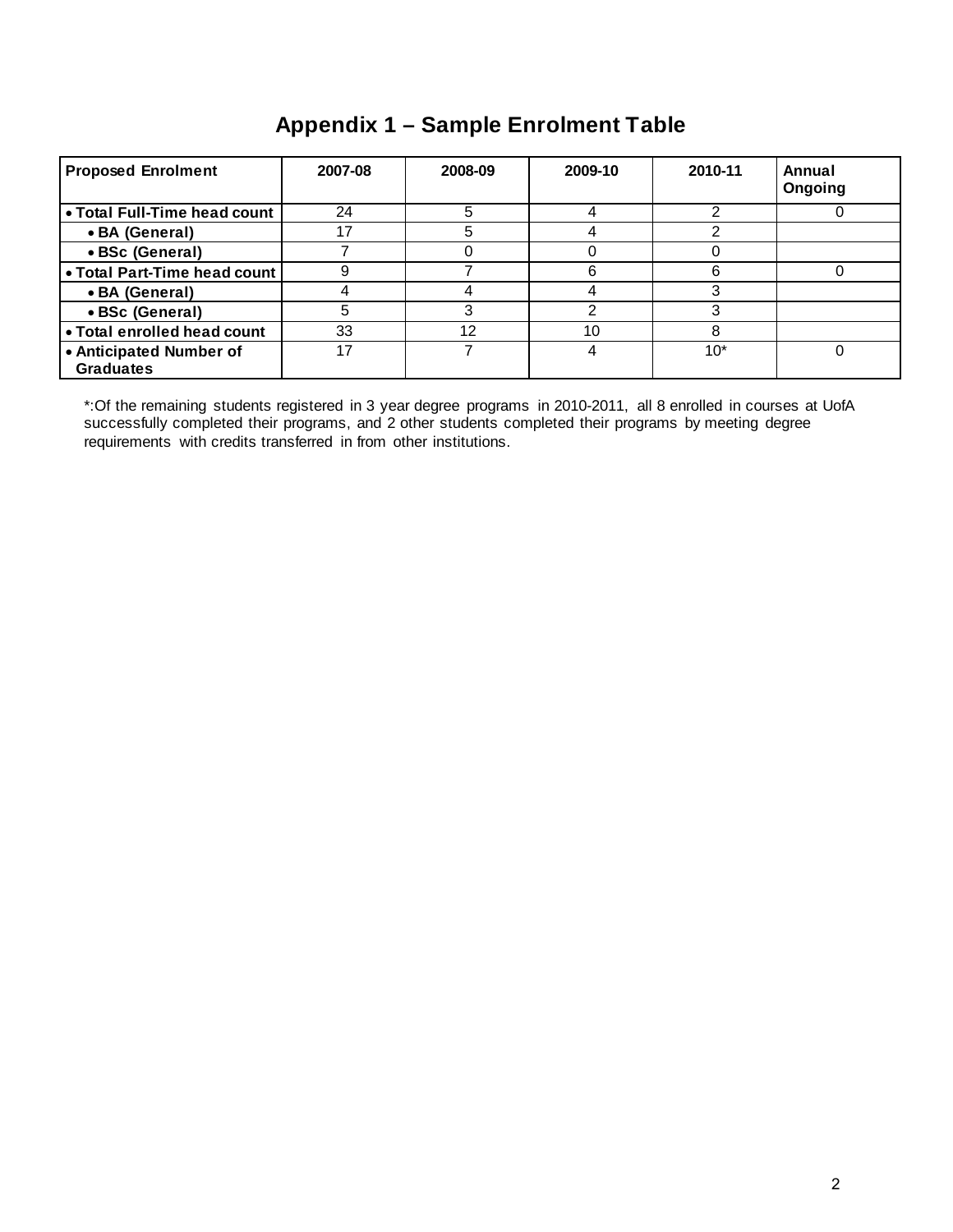## **Appendix 2 - Augustana Faculty Calendar Change**

| <b>Current</b>                                                                                                                                                                                                                                                                                                                                                                                                                                                                                                                                                                                                                                                                                                                                                                                                                                                                                                                                                  | Proposed                                                                                                                                                                                                                                                                                                                                                                                                                 |
|-----------------------------------------------------------------------------------------------------------------------------------------------------------------------------------------------------------------------------------------------------------------------------------------------------------------------------------------------------------------------------------------------------------------------------------------------------------------------------------------------------------------------------------------------------------------------------------------------------------------------------------------------------------------------------------------------------------------------------------------------------------------------------------------------------------------------------------------------------------------------------------------------------------------------------------------------------------------|--------------------------------------------------------------------------------------------------------------------------------------------------------------------------------------------------------------------------------------------------------------------------------------------------------------------------------------------------------------------------------------------------------------------------|
| 54.8 Time Limit for Completion of<br><b>Previous Augustana Degree Programs</b><br>54.8.1 Augustana University College Three-Year-<br><b>BA and BSc Degrees</b><br>As part of the merger with the University of Alberta,<br><b>Augustana Faculty will cease admitting new students</b><br>into three year BA and BSc degree programs after the<br>2004-2005 academic year. Students currently registered<br>in these programs must complete their degrees by the<br>end of the 2010-2011 academic year. Students<br>continuing in a three-year BA or BSc program may<br>consult the 2004-2005 Augustana University College<br><b>Calendar and its Addenda for the degree requirements</b><br>pertaining to their program. Excerpts of the relevant-<br>portions of the 2004 2005 Calendar, along with sections<br>providing guidance to students in the specific-<br>concentrations, may also be obtained from the Office of<br>the Registrar, Augustana Campus. | Delete this section                                                                                                                                                                                                                                                                                                                                                                                                      |
| 54.9 Grievances and Appeals                                                                                                                                                                                                                                                                                                                                                                                                                                                                                                                                                                                                                                                                                                                                                                                                                                                                                                                                     | 54.8 Grievances and Appeals                                                                                                                                                                                                                                                                                                                                                                                              |
| A copy of the Augustana Faculty regulations regarding<br>appeals on grades and academic standing may be<br>obtained from the Augustana Academic Advisement<br>Office (Office FL029, Augustana Faith and Life<br>Building). Certain academic standing decisions made by<br>the Augustana Faculty Academic Appeals Committee<br>may be appealed to the General Faculties Council<br>Academic Appeals Committee. See §23.8.                                                                                                                                                                                                                                                                                                                                                                                                                                                                                                                                        | A copy of the Augustana Faculty regulations regarding<br>appeals on grades and academic standing may be<br>obtained from the Augustana Academic Advisement<br>Office (Office FL029, Augustana Faith and Life<br>Building). Certain academic standing decisions made by<br>the Augustana Faculty Academic Appeals Committee<br>may be appealed to the General Faculties Council<br>Academic Appeals Committee. See §23.8. |
| <b>Note:</b> Deadlines exist for submission of appeals.<br>Contact the Faculty for details.                                                                                                                                                                                                                                                                                                                                                                                                                                                                                                                                                                                                                                                                                                                                                                                                                                                                     | Note: Deadlines exist for submission of appeals.<br>Contact the Faculty for details.                                                                                                                                                                                                                                                                                                                                     |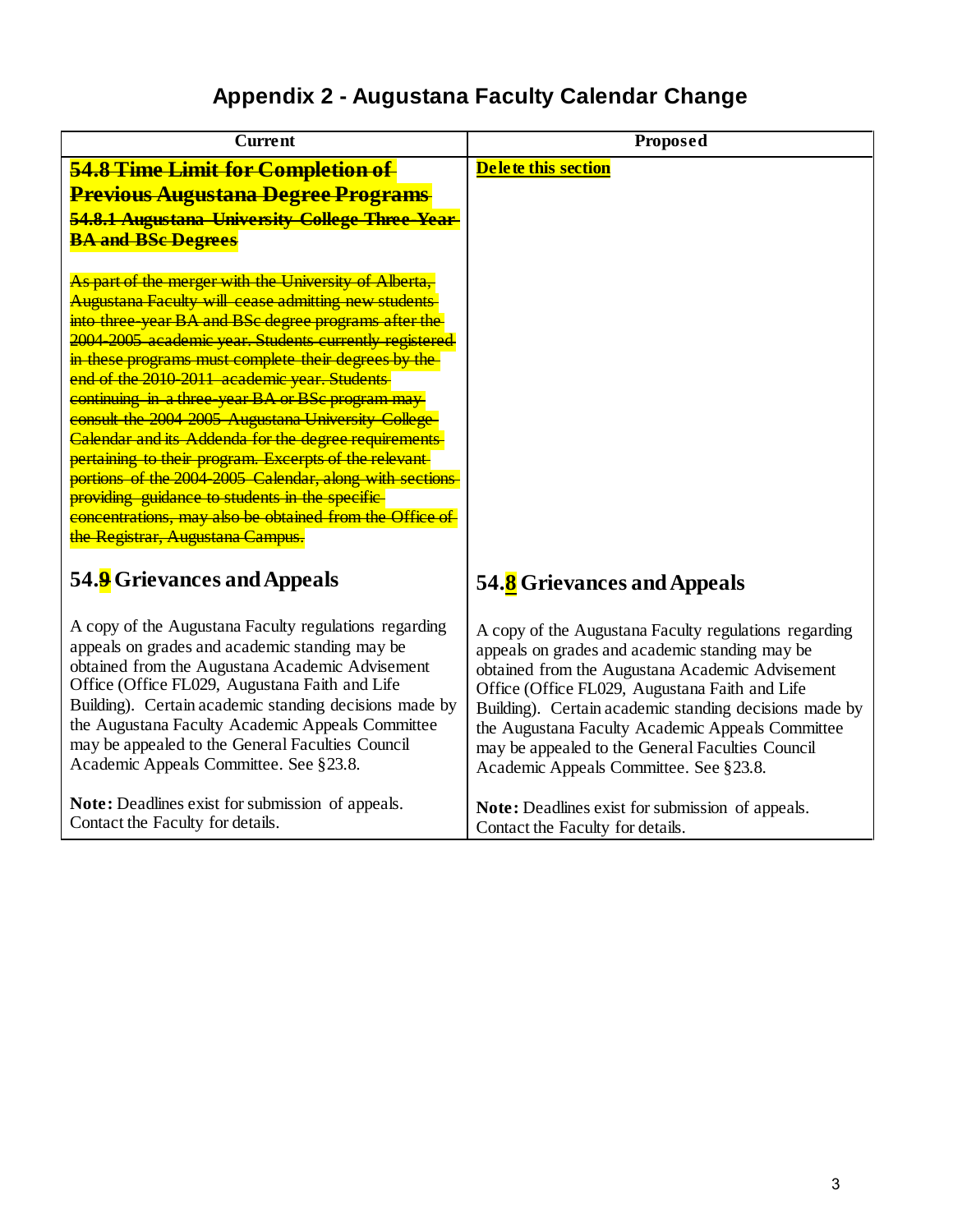

## Interdepartmental Correspondence

4901 ~ 46 Avenue www.ua|berta.ca Tel: 780.679.1130 Camrose, Alberta, Canada T4V 2R3

Date:  $3$  April 2012

To: Carl Amrhein, Provost and Vice President (Academic)

From: Allen Berger, Dean and Executive Officer Augustana Campus

Cc: Harry Prest

Re: Elimination of Augustana's Three-Year Degrees

Yesterday, 2 April 2012, the Faculty Council of the Augustana Faculty unanimously passed the following motion:

THAT the Augustana Faculty approve the termination of three-year Bachelor degree programs in accordance with:

- l. The overview and strategic plan for the merger distributed to the faculty on December 3, 2003, and
- 2. The Merger Agreement, dated July 1, 2004.

This motion had previously received support from Augustana's Academic Council (Dean, Vice Dean, Associate Deans, Chairs) and from our Executive Council. It has my full support. <sup>I</sup> should add that there are no longer any students in the pipeline for the three-year degrees. Our final student graduated at the Fall Convocation.

My understanding is that Academic Planning Committee requires this letter of confirmation from the Dean.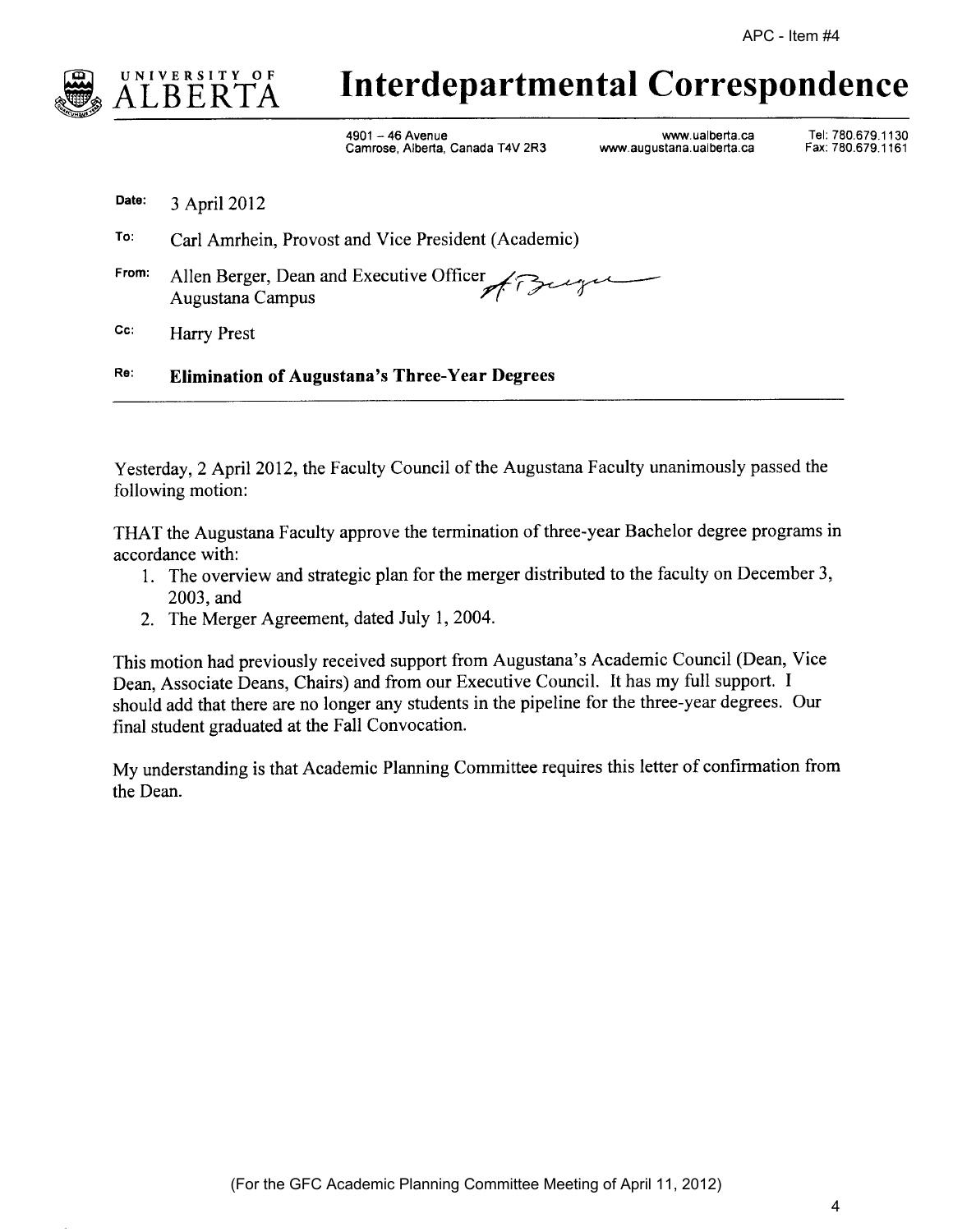<span id="page-9-0"></span>

### **OUTLINE OF ISSUE**

#### Agenda Title: **University of Alberta (Faculty of Graduate Studies and Research and Faculty of Engineering) and Institut National Polytechnique de Lorraine (INPL) Dual Degree Graduate Program Proposal**

**Motion**: THAT the GFC Academic Planning Committee approve, under delegated authority from General Faculties Council, the proposal for a Dual Degree Graduate Program between the Faculty of Graduate Studies and Research and the Faculty of Engineering, University of Alberta, and Institut National Polytechnique de Lorraine (INPL), as set forth in Attachment 1, to take effect upon final approval.

#### **Item**

| .                       |                                                                        |
|-------------------------|------------------------------------------------------------------------|
| <b>Action Requested</b> | $\boxtimes$ Approval Recommendation Discussion/Advice Information      |
| Proposed by             | Faculty of Graduate Studies and Research (FGSR) and Faculty of         |
|                         | Engineering                                                            |
| Presenter               | Mazi Shirvani, Vice-Provost and Dean, Faculty of Graduate Studies and  |
|                         | Research (FGSR); Fraser Forbes, Chair, Department of Chemical and      |
|                         | Materials Engineering; Hani Henein, Professor, Department of Chemical  |
|                         | and Materials Engineering; Ken Cadien, Graduate Coordinator,           |
|                         | Department of Chemical and Materials Engineering; Wayne Renke,         |
|                         | Professor, Faculty of Law                                              |
| Subject                 | Dual Degree Graduate Program between the University of Alberta's       |
|                         | Faculty of Engineering and Institut National Polytechnique de Lorraine |
|                         | (INPL)                                                                 |

#### **Details**

| Responsibility                      | Provost and Vice-President (Academic)                                                                                                                                                                             |
|-------------------------------------|-------------------------------------------------------------------------------------------------------------------------------------------------------------------------------------------------------------------|
| The Purpose of the Proposal is      | For the University of Alberta's Faculty of Engineering to offer a Dual                                                                                                                                            |
| (please be specific)                | Degree Graduate Program through an agreement with Institut National                                                                                                                                               |
|                                     | Polytechnique de Lorraine (INPL).                                                                                                                                                                                 |
| The Impact of the Proposal is       | To contribute to the internationalization of graduate degree programs in<br>Engineering through collaboration with Institut National Polytechnique de<br>Lorraine (INPL) and to recruit strong graduate students. |
| Replaces/Revises (eg, policies,     | N/A                                                                                                                                                                                                               |
| resolutions)                        |                                                                                                                                                                                                                   |
| <b>Timeline/Implementation Date</b> | Upon final approval.                                                                                                                                                                                              |
| <b>Estimated Cost</b>               | N/A                                                                                                                                                                                                               |
| Sources of Funding                  | N/A                                                                                                                                                                                                               |
| <b>Notes</b>                        | N/A                                                                                                                                                                                                               |

#### **Alignment/Compliance**

| Alignment with Guiding | Dare to Discover. Through the 'Connecting Communities' cornerstone,                                                                                                                                                              |
|------------------------|----------------------------------------------------------------------------------------------------------------------------------------------------------------------------------------------------------------------------------|
| <b>Documents</b>       | enhances relationships with an international partner thereby enriching the<br>educational environment; Dare to Deliver's engaging communities near<br>and far: "Increase the number, attractiveness and affordability of genuine |
|                        | joint<br>programs, semesters abroad, bilateral<br>exchange<br>programsSupport new academic programs with a global perspective."                                                                                                  |
|                        | Dare to Deliver, under Connecting Communities, " creating international<br>opportunities for University of Alberta students [and ] collaborating                                                                                 |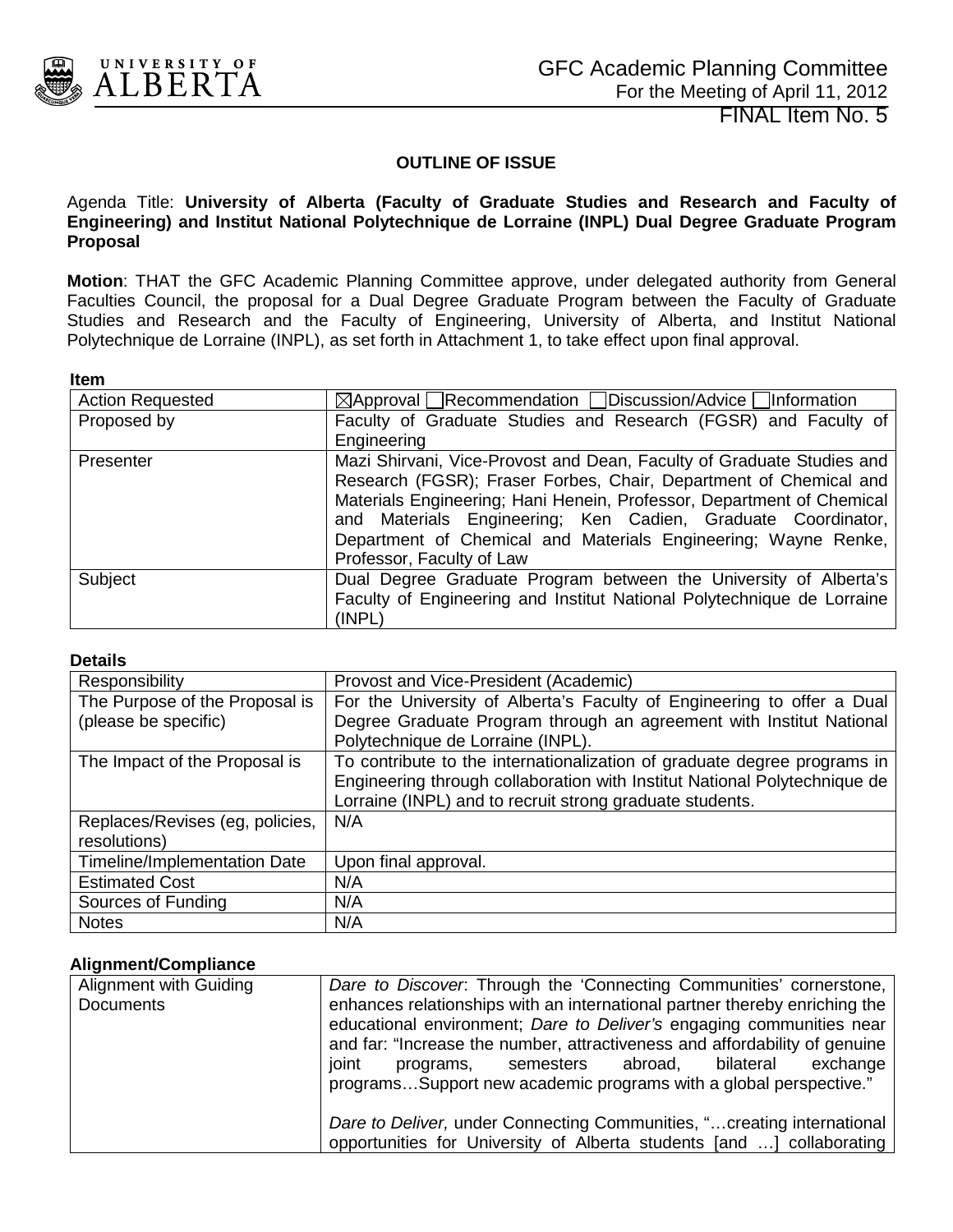

|                                                                                                                                                                 | internally and with our partners around the world to create more dual and<br>joint-degrees for both graduate and undergraduate students"                                                                                                                                                                                                                                                                             |
|-----------------------------------------------------------------------------------------------------------------------------------------------------------------|----------------------------------------------------------------------------------------------------------------------------------------------------------------------------------------------------------------------------------------------------------------------------------------------------------------------------------------------------------------------------------------------------------------------|
| Compliance with Legislation,<br>Policy and/or Procedure<br>Relevant to the Proposal<br>(please quote legislation and<br>include identifying section<br>numbers) | 1. Post-Secondary Learning Act (PSLA): The PSLA gives GFC<br>responsibility, subject to the authority of the Board of Governors, over<br>academic affairs (Section 26(1)).                                                                                                                                                                                                                                           |
|                                                                                                                                                                 | 2. PSLA: GFC may make recommendations to the Board of Governors<br>on a number of matters including the budget and academic planning<br>(Section 26(1)(o)). GFC delegates its power to recommend to the Board<br>on the budget and on new or revised academic programs to the GFC<br>Academic Planning Committee (APC).                                                                                              |
|                                                                                                                                                                 | 3. PSLA: The PSLA gives Faculty Councils power to "provide for the<br>admission of students to the faculty" $(29(1)(c))$ .                                                                                                                                                                                                                                                                                           |
|                                                                                                                                                                 | 4. PSLA: The PSLA gives Faculty Councils the authority to "determine"<br>the programs of study for which the faculty is established" (Section<br>29(1)(a)); to "provide for the admission of students to the faculty" (Section<br>$29(1)(c)$ ; and to "determine the conditions under which a student must<br>withdraw from or may continue the student's program of studies in a<br>faculty" (Section $29(1)(d)$ ). |
|                                                                                                                                                                 | 5. UAPPOL Shared Credentials Policy is available for review at:<br>https://www.conman.ualberta.ca/stellent/groups/public/@academic/docu<br>ments/policy/pp_cmp_071730.hcsp                                                                                                                                                                                                                                           |
|                                                                                                                                                                 | 6. UAPPOL Overlapping Programs Proposal Procedure is available<br>for review at:<br>https://www.conman.ualberta.ca/stellent/groups/public/@academic/docu<br>ments/procedure/pp_cmp_071731.hcsp                                                                                                                                                                                                                       |
|                                                                                                                                                                 | 7. GFC APC's Terms of Reference (Mandate): GFC delegated the<br>following to GFC APC, the Provost and Vice-President (Academic) and<br>the Dean of FGSR:                                                                                                                                                                                                                                                             |
|                                                                                                                                                                 | "Existing Undergraduate and Graduate Programs:<br>- Extension and/or Substantive Revision of Existing Programs<br>- Revisions to or Extension of Existing Degree Designations                                                                                                                                                                                                                                        |
|                                                                                                                                                                 | All proposals for major changes to existing undergraduate and graduate<br>programs (eg, new degree designation, new curriculum) shall be<br>submitted to the Provost and Vice-President (Academic).<br>$[]$                                                                                                                                                                                                          |
|                                                                                                                                                                 | The Provost and Vice-President (Academic), after consultation with<br>relevant Offices, committees or advisors[,] will place the proposal before<br>APC. APC has the final authority to approve such proposals unless, in<br>the opinion of the Provost and Vice-President (Academic), the proposal<br>should be forwarded to GFC with an attendant recommendation from<br>APC. []" (3.13.)                          |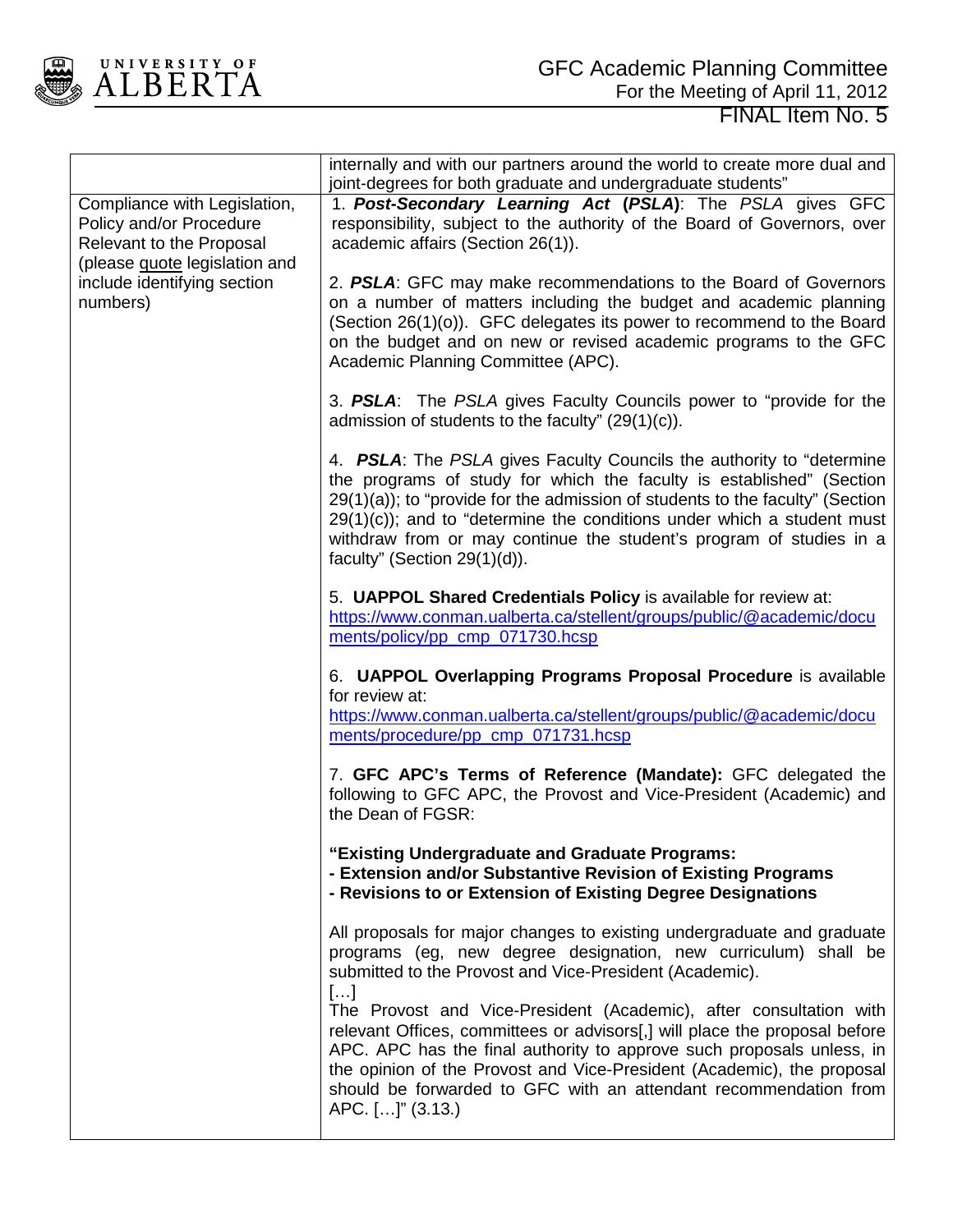

| 8. PSLA: "The Campus Alberta Quality Council may inquire into and            |
|------------------------------------------------------------------------------|
| review any matter relating to a proposal to offer a program of study         |
| l leading to the granting of an applied, baccalaureate, master's or doctoral |
| degree other than a degree in divinity." (Section 109(1))                    |

#### **Routing** (Include meeting dates)

| <b>Consultative Route</b>      | Cathy Anne Pachnowski, Information and Privacy Office; Tom Hidson,        |
|--------------------------------|---------------------------------------------------------------------------|
| (parties who have seen the     | Assistant Registrar, Office of the Registrar; and Sean Malden, University |
| proposal and in what capacity) | of Alberta International (UAI)                                            |
| Approval Route (Governance)    | Department of Chemical and Materials Engineering Council;                 |
| (including meeting dates)      | Faculty of Engineering Graduate Planning Committee;                       |
|                                | Council of the Faculty of Graduate Studies and Research (February 29,     |
|                                | $2012$ ) – for recommendation;                                            |
|                                | GFC Academic Planning Committee (April 11, 2012) – for final approval     |
| <b>Final Approver</b>          | <b>GFC Academic Planning Committee</b>                                    |

#### Attachments:

Attachment 1 (pages 1 – 7): Agreement Pursuant to the Memorandum of Understanding (MoU) for a Dual Degree Graduate Program Between the University of Alberta's Faculty of Engineering and Institut National Polytechnique de Lorraine (INPL)

Prepared by René Poliquin, Vice-Dean, Faculty of Graduate Studies and Research, [rene.poliquin@ualberta.ca](mailto:rene.poliquin@ualberta.ca)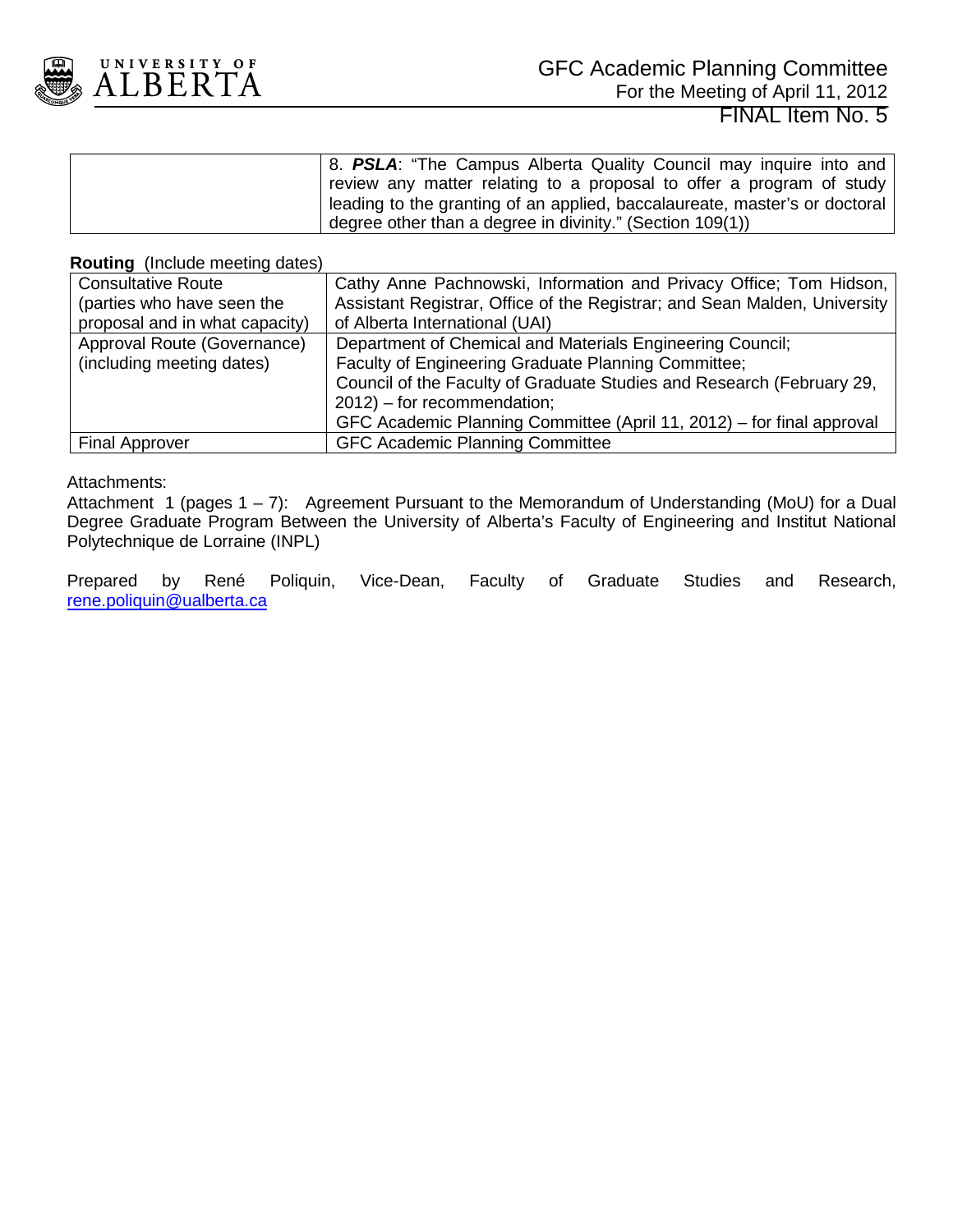#### **AGREEMENT PURSUANT TO THE MEMORANDUM OF UNDERSTANDING FOR A DUAL DEGREE PROGRAM**

#### **BETWEEN: INSTITUT NATIONAL POLYTECHNIQUE DE LORRAINE Located in Nancy, France** ("INPL")

**AND: THE GOVERNORS OF THE UNIVERSITY OF ALBERTA AS REPRESENTED BY THE FACULTY OF ENGINEERING Located in Edmonton, Alberta, Canada** (the "U of A")

Collectively referred to as the "Parties"

#### **WHEREAS:**

- A. The Parties to this Agreement have entered into a memorandum of understanding (the "MoU") on December 6<sup>th</sup> 2011, that contemplates various forms of academic cooperation; and
- B. The Parties wish to formalize the terms under which INPL students may obtain an MSc and/or a PhD from the U of A (the "Dual Degree Program").

**NOW THEREFORE** in consideration of the above and other good and valuable consideration, the Parties agree as follows:

#### **1. DEFINITIONS**

- 1.1. In the Agreement:
	- a. "INPL Students" means students in an Engineering program at INPL studying to obtain a Dipl of Ing. Degree;
	- b. "MSc Program" means a U of A MSc program in either Chemical Engineering or Materials Engineering or energy process engineering;
	- c. "PhD Program" means a U of A PhD program in either Chemical Engineering or Materials Engineering or energy process engineering;
	- d. "CME" means the Department of Chemical and Materials Engineering at the U of A;
	- e. "MEng" means an INPL Masters of Engineering program or a Dipl of Ing. Degree.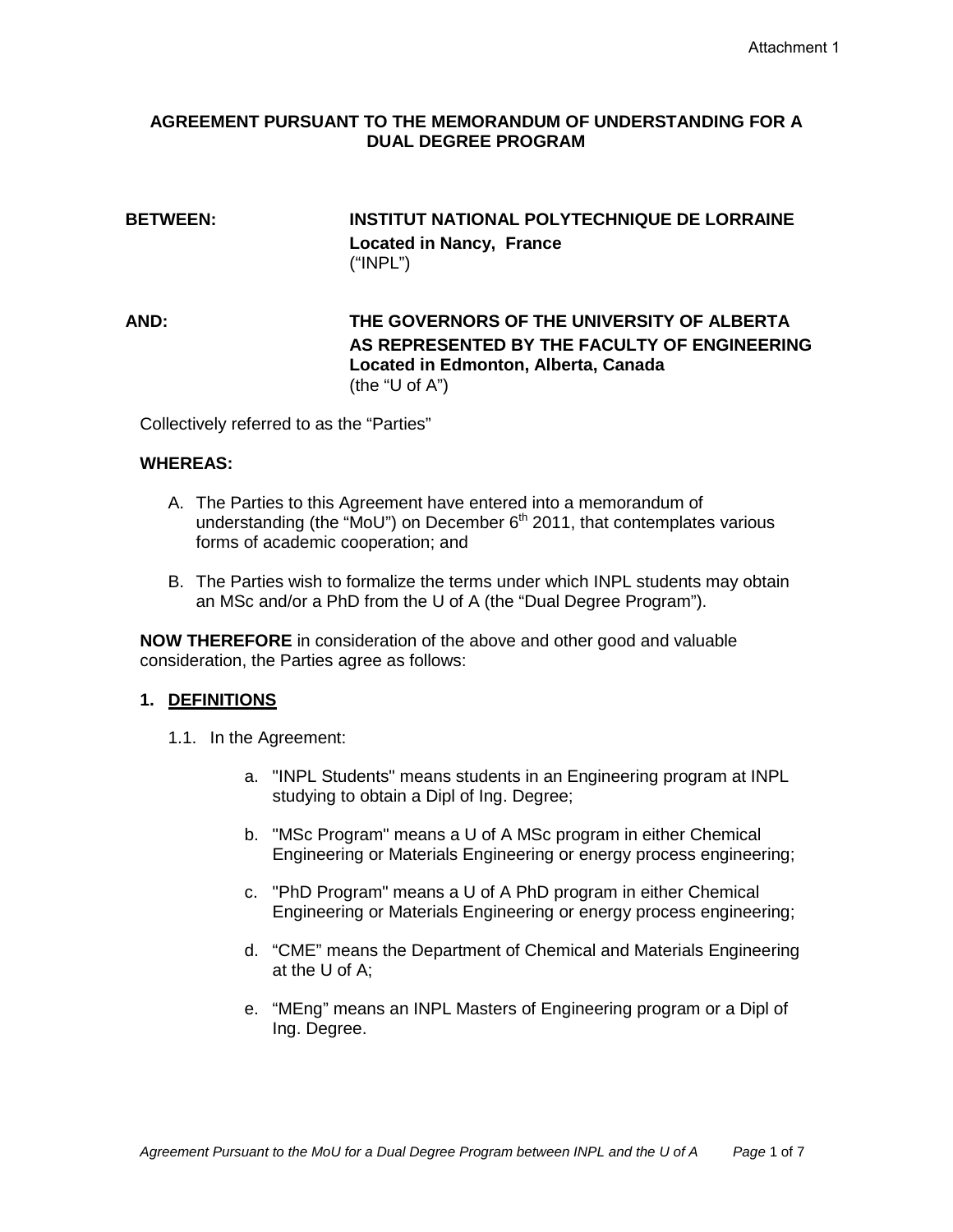#### **2. COMING INTO FORCE, TERMINATION, AND AMENDMENTS**

- 2.1. This Agreement shall come into force and effect from the date on which the document has been endorsed by both Universities, or from the date on which the last University endorses the Agreement, and shall continue in effect for a period of 5 years unless terminated in accordance with the terms of the Agreement (the "Term").
- 2.2. Either party may terminate the Agreement on twelve (12) months written notice to the other party. Upon receipt of such notice, no additional INPL Students will be admitted to the Dual Degree Program. INPL Students already in the Dual Degree Program will be given reasonable time to complete their studies.
- 2.3. The Agreement may be amended or extended by the mutual written consent of the Parties.
- 2.4. In particular, the Parties may, by mutual written consent, extend the definition of "MSc Program" or "PhD Program" to include other programs from departments within the U of A Faculty of Engineering.

#### **3. LIAISON OFFICERS**

[nancy.fr](mailto:nathalie.fick@mines.inpl-nancy.fr)

- 3.1. Each party shall designate a liaison officer (a "Liaison Officer") who will be responsible for coordinating the specific aspects of the Dual Degree Program as well as advising and assisting students.
- 3.2. The designated Liaison Officers for the Agreement are:

Dr Elisabeth GAUTIER Dr. Hani HENEIN Research Professor CNRS Professor CNRS IJL UMR 7198 CNRS-Nancy Université - UPV Metz Ecole des Mines Parc de Saurupt CS 14234 54042 NANCY Cedex France Telephone : 33 3 83 58 42 11 Telephone:+1-780-492-7304 Fax: 33 3 83 58 40 56 e-mail : [elisabeth.gautier@mines.inpl](mailto:elisabeth.gautier@mines.inpl-nancy.fr)[nancy.fr](mailto:elisabeth.gautier@mines.inpl-nancy.fr) **For INPL- International Office** Nathalie Fick Head of international Office Ecole des mines de Nancy CS14234 Parc de Saurupt 54042 Nancy Cedex France Telephone : 0033 3 83 58 41 49 e-mail : [nathalie.fick@mines.inpl-](mailto:nathalie.fick@mines.inpl-nancy.fr)

#### **For INPL –Academic Administration For U of A –Academic Administration**

University of Alberta 276B Chemical Materials Engineering Edmonton AB T6G2G6 Canada

Fax: e-mail: [hani.henein@ualberta.ca](mailto:hani.henein@ualberta.ca)

#### **For U of A – International Office**

Doug Weir Director, International Student Services 172 HUB International Univeristy of Alberta Edmonton AB T6G2E1 Telephone: +1-780-492-5396 E-mail:doug.weir@ualberta.ca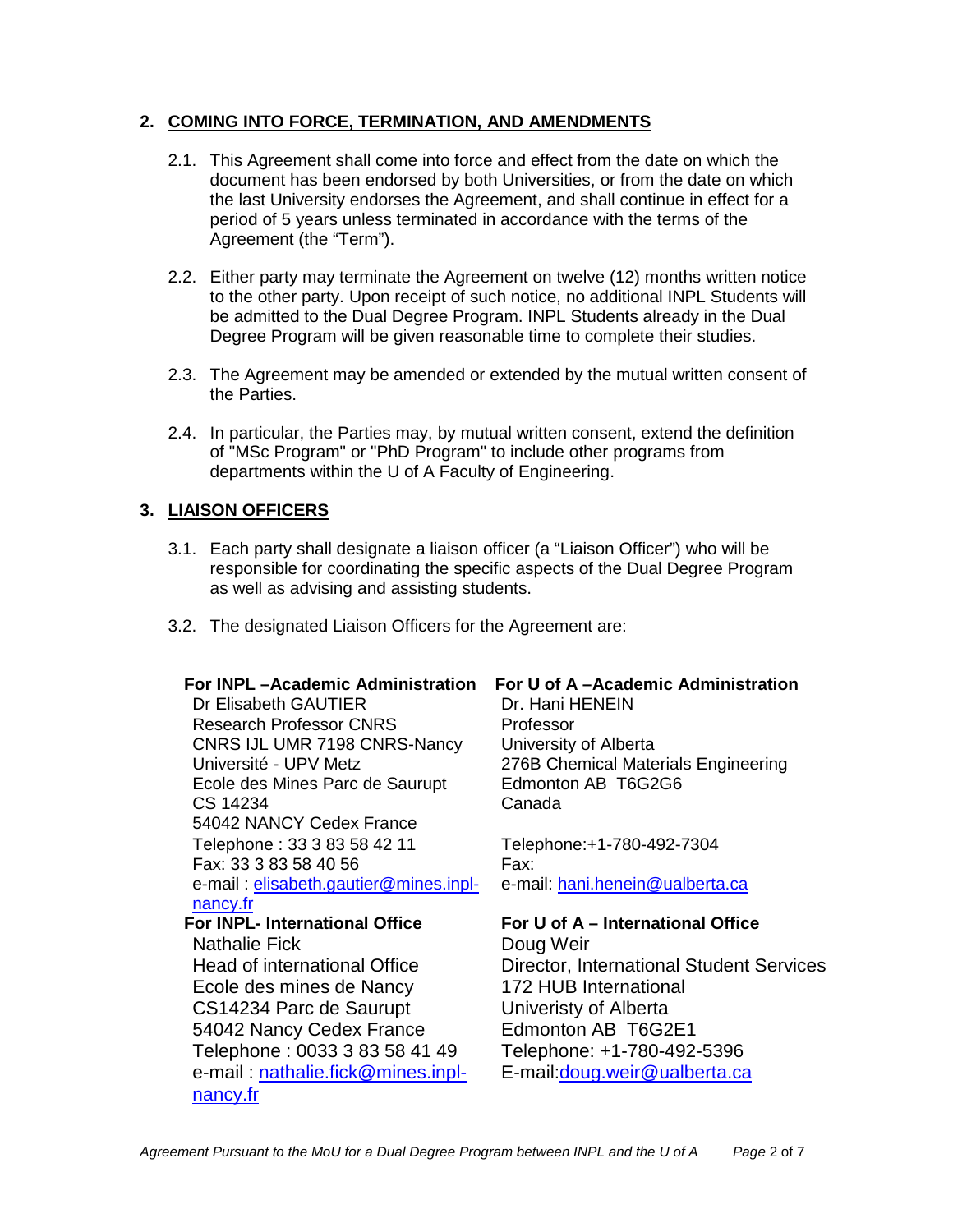3.3. The international offices at both institutions will provide advice and guidance on matters such as immigration, housing, orientation and other matters not related to the academic administration of the Dual Degree Program, that will be managed by the academic liaison officers

#### **4. APPLICATION, SELECTION AND ADMISSION OF STUDENTS FOR THE DUAL DEGREE PROGRAM AT THE U OF A**

- 4.1. An INPL Student wishing to enter as a full-time student into an MSc Program must first make a formal application to INPL following procedures in place at INPL. Students shall be notified of the disclosure and use of his/her academic record by both Parties throughout the duration of his or her studies in the MSc Program.
- 4.2. To be eligible to apply for admission to the MSc Program, INPL Students must:
	- a. have completed the second (2nd) year of the three year Dipl of Ing. Degree at INPL;
	- b. be in good academic standing at INPL; and
	- c. have a GPA of 3.0 out of 4.0 or greater and possess an English language proficiency of either 95 on the TOEFL IBT, or 6.5 on the IELTS exam with a minimum of 5.5in each band. Students who do not meet the English language proficiency requirement may be able to pursue additional English as a Second Language courses at the U of A (students will be responsible for any costs associated with these courses).
- 4.3. In their application materials, INPL Students must identify areas of research interest and identify a Research Supervisor at the U of A.
- 4.4. A preliminary list of INPL Students screened and proposed for admission to the MSc Program will be sent by the INPL International Office to the Associate Chair (Graduate Studies) of CME at the University of Alberta by February 20 each year of the Term.
- 4.5. The complete set of application materials for the INPL Students proposed for admission to the MSc Program will be provided to the appropriate offices at the U of A by March 20 each year of the Term.
- 4.6. The U of A will determine whether to admit an applicant to the MSc Program in its sole discretion.
- 4.7. The U of A will provide a *Conditional Acceptance* to the MSc Program for a maximum of 10 INPL Students each year (5 maximum in Chemical Engineering and 5 maximum in Materials Engineering). This maximum number of students and the fields of study may be changed from time to time by mutual agreement of INPL and the U of A and expressed in writing.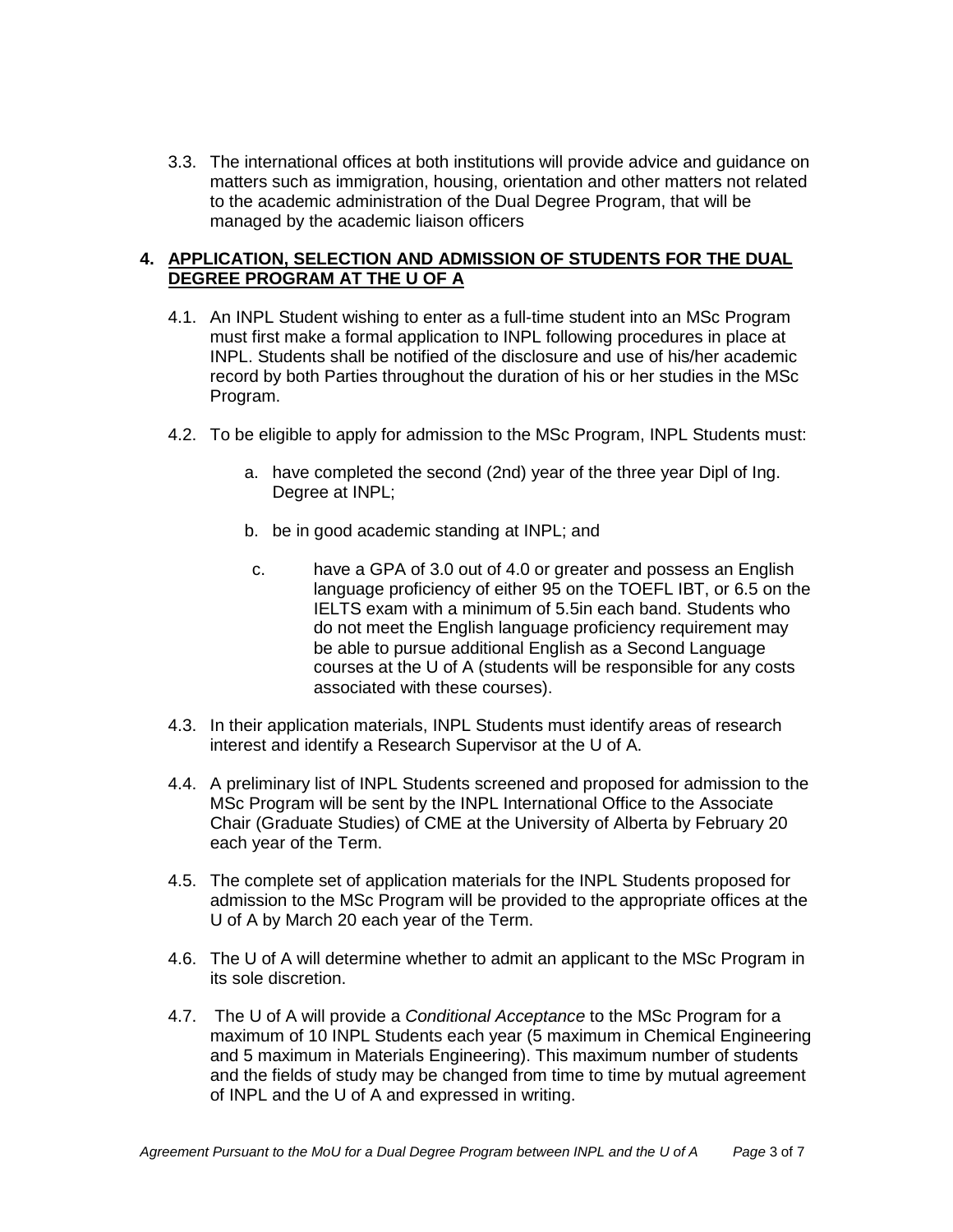- 4.8. Should CME wish to amend the application deadlines as noted above, it shall advise INPL in writing of the new deadline and shall provide at least 3 months notice of such change.
- 4.9. The Chair of CME shall appoint a Research Supervisor for each INPL Student accepted into an MSc Program.
- 4.10. CME and University of Alberta International shall endeavour to provide an orientation and ongoing advice and support to INPL Students.

#### **5. MSc PROGRAM REQUIREMENTS UNDER THE DUAL DEGREE PROGRAM**

- 5.1. INPL Students accepted as full-time students into an MSc Program shall:
	- a. four months after arrival at the U of A, provide the Academic Advisor at INPL with a summary of his or her research project;
	- b. at the end of the 1st year of studies at the U of A, submit to the Academic Advisor at the INPL a report on the research completed to date at the U of A.
- 5.2. In accordance with the notification provided to INPL students during the application process, at the end of the 1st year of studies at the U of A, the Faculty of Graduate Studies of the U of A shall send a copy of the transcript of each INPL Student to the INPL.
- 5.3. The INPL will advise the Faculty of Graduate Studies of the U of A whether the INPL Student has met the requirements for the Dipl of Ing. Degree.
- 5.4. If the INPL Student has met the requirements for the Dipl of Ing. Degree, then the Faculty of Graduate Studies of the U of A will remove the Conditional status from the acceptance of the Dual Degree Student into the MSc Program.
- 5.5. If the INPL Student has not met the requirements for the Dipl of Ing. Degree, the INPL shall outline to the INPL Student and the Associate Chair of CME at the U of A what requirements remain for the INPL Student to complete the Dipl of Ing. Degree.
- 5.6. The MSc Program thesis shall be written both in English and French.
- 5.7. The INPL Academic Advisor shall be invited to attend the MSc Defense of the INPL Student. The INPL shall bear all costs related to travel and accommodations for the Academic Advisor.
- 5.8. Upon successful completion of all requirements for the MSc Program Degree:,
	- a. the U of A shall confer on the INPL Student the U of A MSc Degree and shall inform the INPL of this award; and
	- b. the INPL shall confer on the Dual Degree Student the Dipl of Ing. Degree.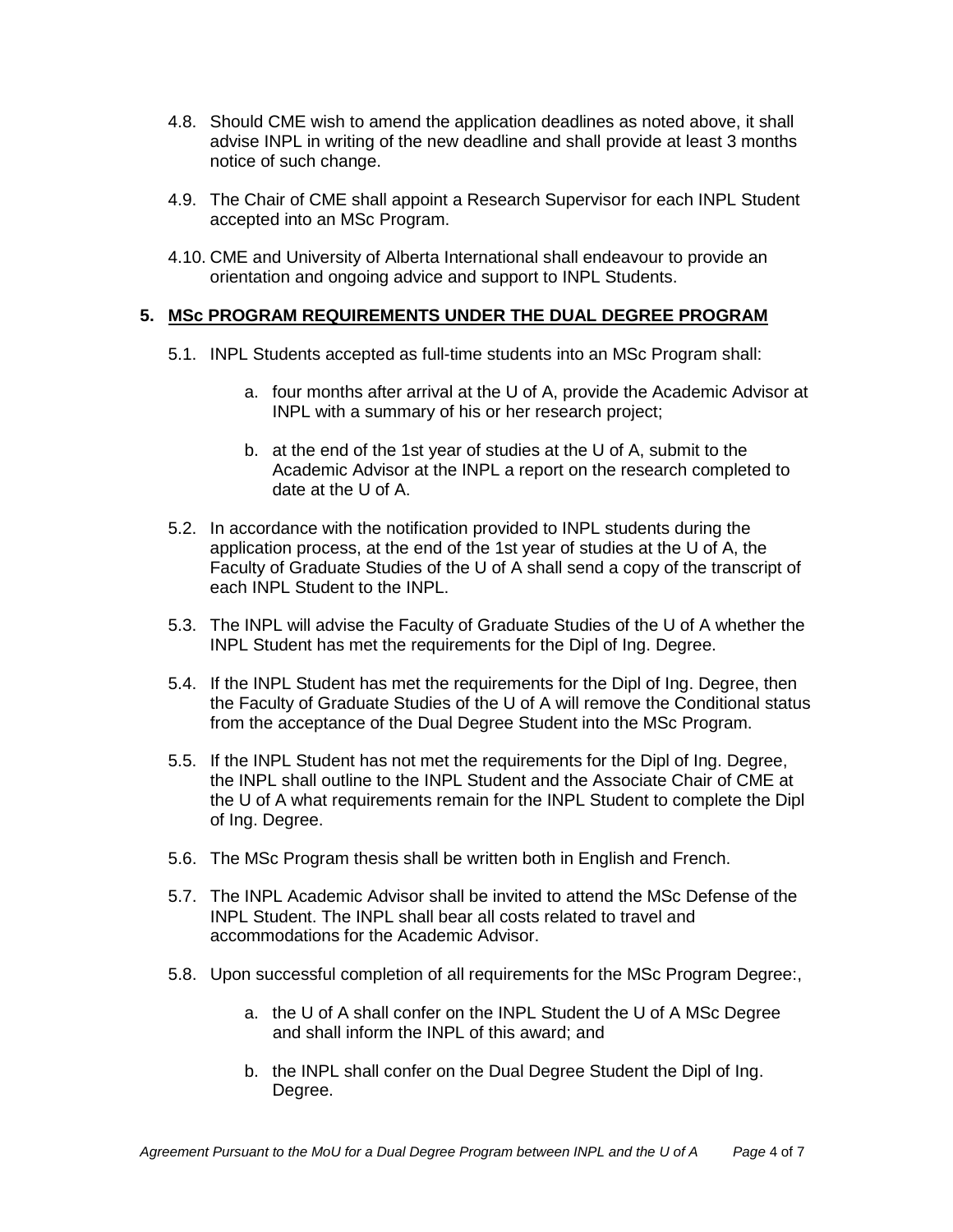#### **6. PhD COURSE OF STUDY AT THE U OF A**

- 6.1. INPL Students will follow the MSc Program full-time course of study until the end of the 1st year of study in the MSc Program.
- 6.2. Following the removal of the Conditional status, the U of A Research Supervisor, CME Associate Chair Graduate Studies and INPL Academic Advisor may invite the student to transfer to a PhD Program following all U of A requirements.
- 6.3. If accepted into the PhD Program, students shall then follow U of A PhD requirements.

#### **7. FEES AND FINANCIAL MATTERS**

7.1. INPL students shall be required to pay the following while at the UofA:

Students pay their fees at the rates that are in effect for international students at the time of payment. Fees are approved by the University of Alberta Board of Governors and may change without notice. University policy regarding fees regulations, fee rates, and fee deadlines is established by the Board of Governors and is final. Current fees information for the MSc of PhD program at the University of Alberta can be found at [http://www.gradstudies.ualberta.ca/regfees/.](http://www.gradstudies.ualberta.ca/regfees/) INPL Students may be required to pay applicable tuition to the INPL to maintain their registration at the INPL.

- 7.2. INPL Students shall have sufficient personal funds to cover any and all expenses not covered by the U of A as detailed in this Agreement. Expenses which the INPL Student must cover include, but are not limited to:
	- a. Cost of living (including rent, food and health care costs);
	- b. Recreation;
	- c. Travel and transportation, including travel insurance;
	- d. Text books and school supplies;
	- e. All necessary visas; and
	- f. And any other expenses not specifically noted.
- 7.3. INPL Students who are admitted into the MSc or PhD programs at the U of A shall be guaranteed a stipend equivalent to what a foreign student would receive from CME.

#### **8. REGULATIONS GOVERNING STUDENTS**

8.1. 8.1 INPL Students shall be bound by the rules, regulations and codes of conduct of the U of A and the laws of Canada while in an MSc or PhD Program.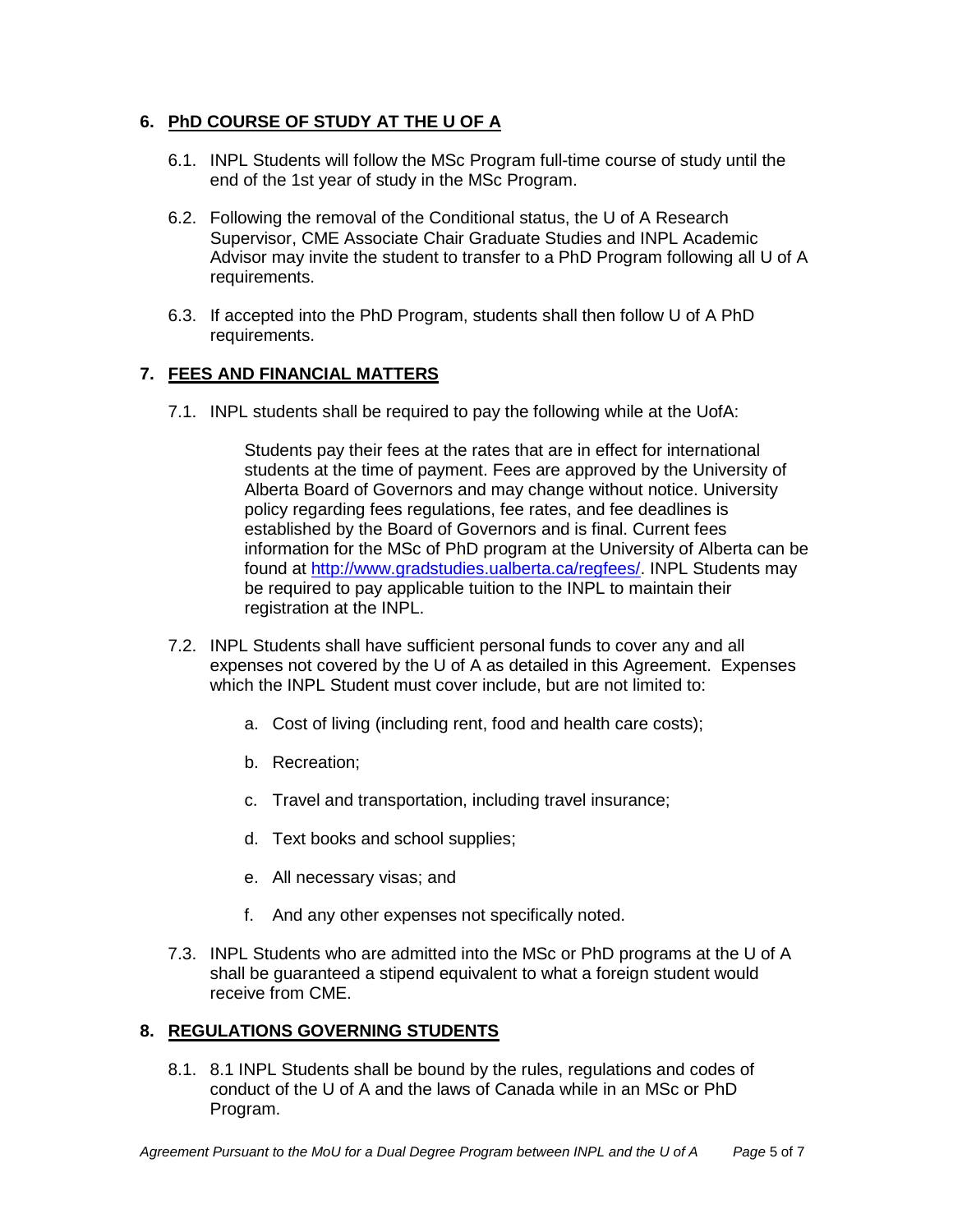- 8.2. In particular, INPL Students will be subject to the Code of Applicant Behaviour and Code of Student Behaviour governing students at the U of A.
- 8.3. The U of A shall have the authority to discipline INPL Students (up to and including dismissal or expulsion) as provided under the Code of Student Behavior. If an INPL Student's participation in an MSc Program or PhD Program is terminated, U of A will work with the INPL Student to transition back into the INPL's regular degree program.

#### **9. GENERAL CLAUSES**

#### 9.1. INTELLECTUAL PROPERTY

The following guidelines and policies of the U of A as set forth here, which may be amended from time to time related to intellectual property and copyright, shall apply to INPL Students registered in an MSc or PhD Program:

- a. Patent Policy as set out in [https://conman.ualberta.ca/stellent/groups/public/@research/documen](https://conman.ualberta.ca/stellent/groups/public/@research/documents/policy/pp_cmp_062494.hcsp) [ts/policy/pp\\_cmp\\_062494.hcsp;](https://conman.ualberta.ca/stellent/groups/public/@research/documents/policy/pp_cmp_062494.hcsp)
- b. Graduate Program Manual as set out in [http://www.gradstudies.ualberta.ca/gradmanual/index.htm;](http://www.gradstudies.ualberta.ca/gradmanual/index.htm) and
- c. GFC Policy 120.7 as set out in [http://www.uofaweb.ualberta.ca/gfcpolicymanual/print/?ID\\_page=3933](http://www.uofaweb.ualberta.ca/gfcpolicymanual/print/?ID_page=39337&CFNoCache=TRUE) [7&CFNoCache=TRUE](http://www.uofaweb.ualberta.ca/gfcpolicymanual/print/?ID_page=39337&CFNoCache=TRUE)

#### 9.2. ACCESS TO INFORMATION AND PRIVACY LEGISLATION

INPL acknowledges that the U of A is a public body subject to the Freedom Of Information and Protection of Privacy Act of Alberta ("FOIPP Act"), and that access to information in respect of this Agreement will be provided in accordance with the FOIPP Act. The records transferred to or collected, created, maintained or stored under this Agreement for the U of A are subject to the access provisions of the FOIPP Act. If the U of A receives a request for any of the records that are in INPL's custody or control, it will be INPL's responsibility to provide copies of the records, at INPL's expense. INPL must provide such copies to the U of A's Information and Privacy Office within 30 calendar days from notification by the U of A's Information and Privacy Office.

For further information about FOIP see [http://www.ipo.ualberta.ca.](http://www.ipo.ualberta.ca/)

#### 9.3. CONFIDENTIALITY

Each party acknowledges that it may come into possession of confidential information of the other party. Accordingly, each party agrees that it will only use such confidential information for the purposes contemplated in this Agreement and that it will not, without the prior, written consent of the other party, disclose to any third party such confidential information. For the purposes of this Agreement, "confidential information" shall not include